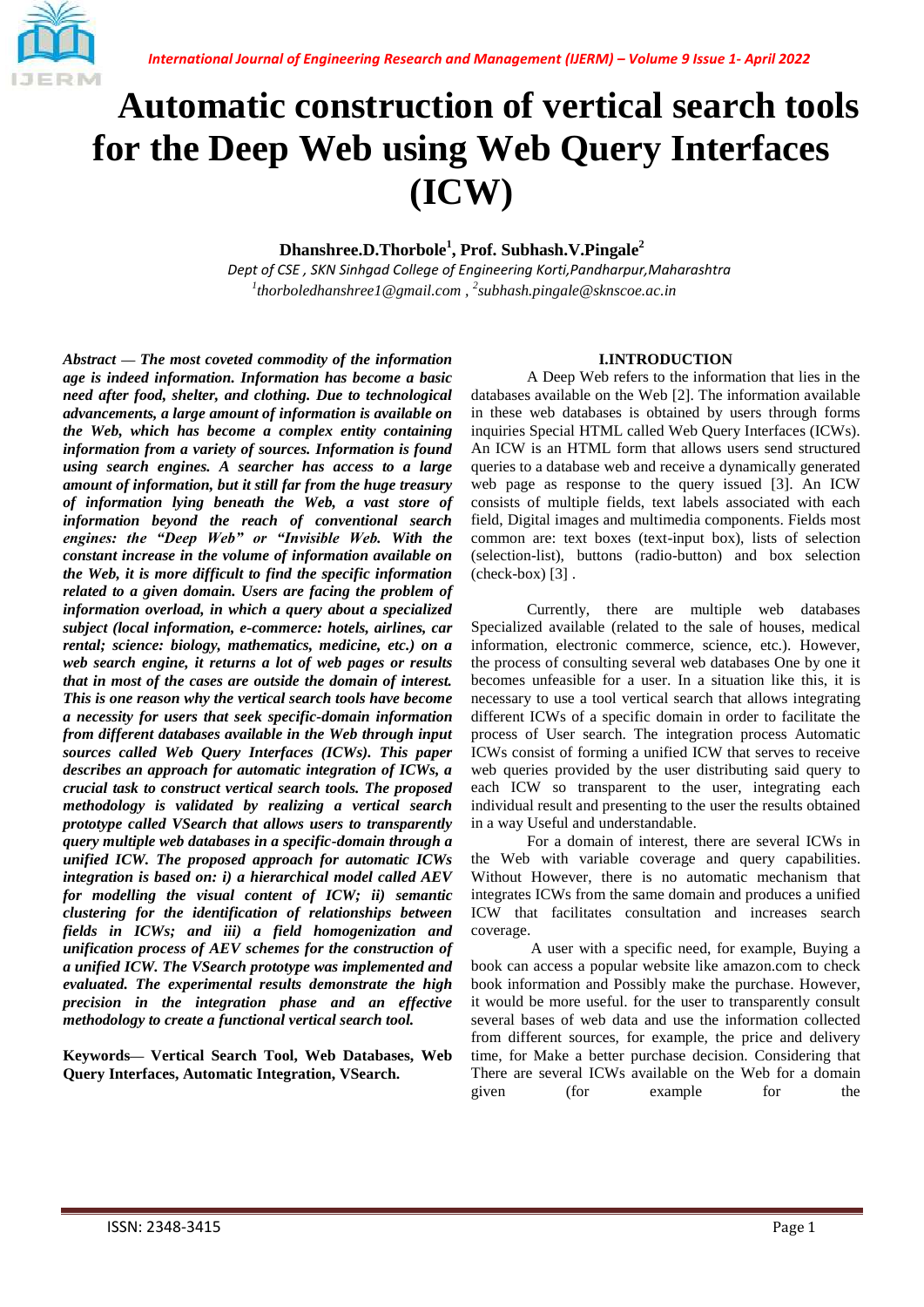domain of hotel rental or purchase of airline tickets), would be tedious and would require more time for the user to find all those ICWs, fill out and send the query in each one, and integrate the results to Obtain the information of your interest manually.

Under this context, in this work, they are proposed as main contributions:

1. A new approach to the integration of ICWs based in a hierarchical representation model that uses the visual information of the ICWs given by the engine HTML rendering (render engine). This information It is presented in a render tree, when which apply various processing algorithms to discard irrelevant information (format or style), identify fields and their labels, group and delimit groups of fields. The approach of proposed integration uses the hierarchical model of each ICW to automatically produce an ICW unified, using field clustering, homogenization and unification of hierarchical schemes of ICWs.

2. A methodology for the automatic construction of vertical search tools that in addition to ICWs integration process, includes the processes of identification and classification of ICWs as previous components to build a unified ICW.

3. The experimental results of the prototype of a vertical search tool called VSearch that implements and validates the proposed methodology for the Construction of this type of tools.

#### **II. RELATED WORK**

Building a unified ICW for a domain specific, through identification, classification and integration of individual ICWs. DeepPeep [1] is a search engine specialized in ICWs, developed by the University of Utah to help discover entry points to the Deep Web, including databases and web services. However, DeepPeep does not consider the process of integrating ICWs, only covers the identification and classification processes of ICWs according to the domains registered by the engine of search. Also, not all web pages retrieved contain ICWs, or the recovered ICWs do not belong to the selected domain.

The project called MetaQuerier is a job developed at the University which focuses on the discovery and consultation of web databases. MetaQuerier is divided into two sub-projects: MetaExplorer and MetaIntegrator.

On the one hand, MetaExplorer focuses on discovery, modelling, and structuring of web databases for Build a search repository. On the other hand, MetaIntegrator is used to integrate corresponding ICWs to a specific domain. The internal content of the ICWs is modelled using a 2P grammar (pattern-precedence), the which is inherently ambiguous and can generate false mapping between ICW fields, which makes MetaIntegrator an incomplete project.

The work developed by Kabish [4] considers the ICWs classification and integration processes for the construction of a single ICW. However, said work it does not solve the mapping problems between the fields, which they can cause false mappings.

The integration process proposed work addresses the problem of semantic relations between fields. However it is necessary to address the problem to improve the process of ICW integration achieving better correspondence semantically between fields of different domain ICWs specific.

One of the objectives of the work presented in this article is provide these relationships and reflect them in the ICW unified.

#### **III. METHODOLOGY FOR THE CONSTRUCTION OF VERTICAL SEARCH TOOL**

The methodology proposed in this work for the automatic construction of vertical search tools It is shown graphically in Fig. 1. It consists of three stages Main: LOAD, EXECUTION and CONSULTATION. The first stage includes the construction of a repository of pages web using a web crawler .Initially the web crawler is initialize with a set of seed URLs. From this one small set, the web crawler retrieves new pages web and build a local repository stored as a XML file containing only those page URLs web with HTML forms (possible ICWs) and discards those URLs related to static information, such as documents (files with extension .PDF, .DOC, etc.) or images (files with extensions .JPG, .GIF, etc.) The second stage of EXECUTION consists of the three modules necessary for the construction of the tool vertical search:

- $\geq$  an automatic detector of ICWs,<br> $\geq$  an automatic classifier of ICWs
- an automatic classifier of ICWs
- $\triangleright$  an automatic integrator of ICWs.

From the URL repository built in the stage of LOAD, the EXECUTION stage is responsible for retrieve, analyze and manipulate web pages to discover and extract ICWs through the automatic ICWs detector. A Once ICWs are identified independently of their domain, the automatic classifier of ICWs determines and select only those ICWs that belong to the domain selected of interest. In this work the visual content of each ICW is represented by a hierarchical modeller that exploits the information provided by the tree rendering of each ICW. Each ICW is modelled as a visual tree scheme (AEV). The set of AEVs is sent to the automatic integrator for the construction of a scheme unified that allows to create the HTML form of the ICW unified. Under the proposed hierarchical model they are preserved the father-son relationships present in the schemes individual hierarchical of each ICW.

Finally in the third stage of CONSULTATION, an interface User graph is responsible for invoking and deploying the Unified ICW built from the automatic integrator of ICWs This unified ICW allows users to send transparently queries to different ICWs, as well as retrieve and integrate the information returned from the Different web databases. Once a user sends a query through the unified ICW, internally this communicates with a mediator (software module that Supports integrated views across multiple sources and creates an application layer), which has the function of generating a individual connection with each ICW and collect the results obtained by them.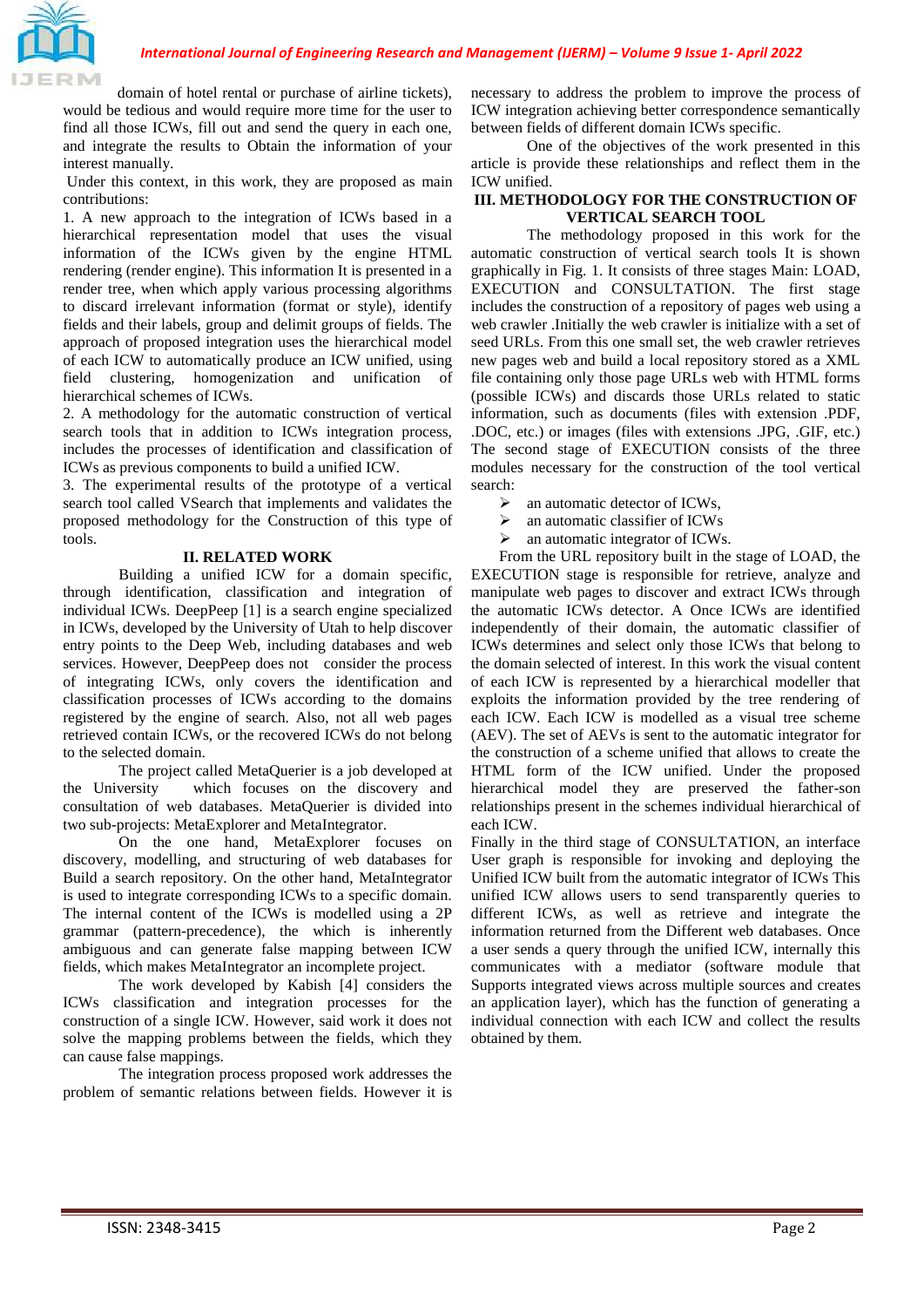



Figure 1. Graphical representation of the proposed methodology to build vertical search tools.

The results obtained by the mediator are encapsulated and sent as a final response to the user interface. He mediator has a direct interaction with each ICW individual. This provides access to data from different sources using a common data model and a language of common query The mediator receives the query from the Unified ICW transforms and transfers the query into one that be understandable by the source of information (original ICW) in an appropriate format, for example <source, action, attributes =  ${a1 = v1, a2 = v2,..., an = vn}$ , where the source corresponds to the URL of the individual ICW, the action specific where to send the formatted data when a query is sent and the attributes contain the values of domain captured in the query.

The results obtained of the web queries sent to the web databases are sorted and presented according to the metric of Google's Page Rank reputation of the web pages that contain the individual ICWs consulted. The consultation sent by the user is a process that occurs online. Although, VSearch can be implemented on a personal PC, VSearch design allows its implementation in several PCs connected by a network in a cluster.

#### **IV. DETECTOR AND AUTOMATIC CLASSIFIER OF ICWS**

This work uses the pre-consultation approach proposed in [20] for the detection of ICWs on web pages during the EXECUTION stage. However, the proposed strategy in [20] it was adapted to provide the interfaces of enters and output needed to be integrated into the processing flow in the EXECUTION stage (Fig. 1). The entry to the identifier Automatic ICWs is an L list of n URLs with possible ICWs to be identified and the output is a LICW list of HTML forms classified as ICWs.

On the other hand, the automatic classifier of ICWs (Fig. 1) It has the function of determining the domain of each of the ICWs given. This work implements as a classifier ICWs automatic strategy reported in [19], incorporating the corresponding input interfaces and output so that the module can be included properly in the EXECUTION stage (Fig. 1). The input to the classifier is the resulting list of the detector ICWs.

# **V. ICWS AUTOMATIC INTEGRATOR**

The integrator aims, from a set of ICWs of the same domain, with a variety of coverage and query capabilities, build a unified ICW that preserve the ancestor-successor relationships of the components individual ICWs. At the same time, the integrator of ICWs maintain grouping restrictions between fields as much as possible. The construction of the ICW unified for a given domain, it involves the following tasks:

1. Extraction and modelling of ICWs

2. Calculation of semantic relations between fields of different ICWs in the same domain

3. Construction of the unified ICW

4. Sending a global query through the ICW unified to each individual ICW

In this work the process of integrating ICWs is divided into four phases: a)hierarchical modelling of ICWs; b) clustering of ICW fields; c) homogenization of fields and d) unification of homogeneous schemes.

# *A. ICWS HIERARCHICAL MODELING*

**Definition 1.** Modelling of ICWs: is the representation logic of the internal structure of an ICW with the objective of find queries involved in components logically related, known as segments.

**Definition 2.** Rendering engine: component typically embedded in web browsers, email clients, e-book readers or other applications that require viewing (and editing) of web content.

**Definition 3.** Rendering tree: hierarchical structure created by a rendering engine and confirmed by the description of marked content (HTML, XML, etc.) e format information (CSS, XSL, etc.) [12].

The hierarchical model of an ICW allows to have a view simplified, abstract and easily understandable of your content, retrieving and displaying the components of the ICW in an orderly and independent way. This model represents an ICW as a hierarchically structure organized, where its components maintain an order space. That is, the fields that are related semantically they are usually grouped together in a ICW.

Although the rendering tree of an ICW used by the hierarchical modeller is unlabeled, complex and disorganized, it provides the necessary information that allows the construction of the understandable visual model of an ICW. To achieve this, initially a stage of pre-processing to the rendering tree, removing nodes with unnecessary metadata, such as information from style (font, font size, font color, etc.), format information (td, div, br), and other information additional or multimedia information that is not of interest to the modelling process. What is of interest in the tree Rendering is structural and geometric information (width, height and position of the components) from the view of the ICW. The geometric information allows to exploit the spatial relationships (up, down, left, right, contain, overlap and disjoint) that exist between tree components. These spatial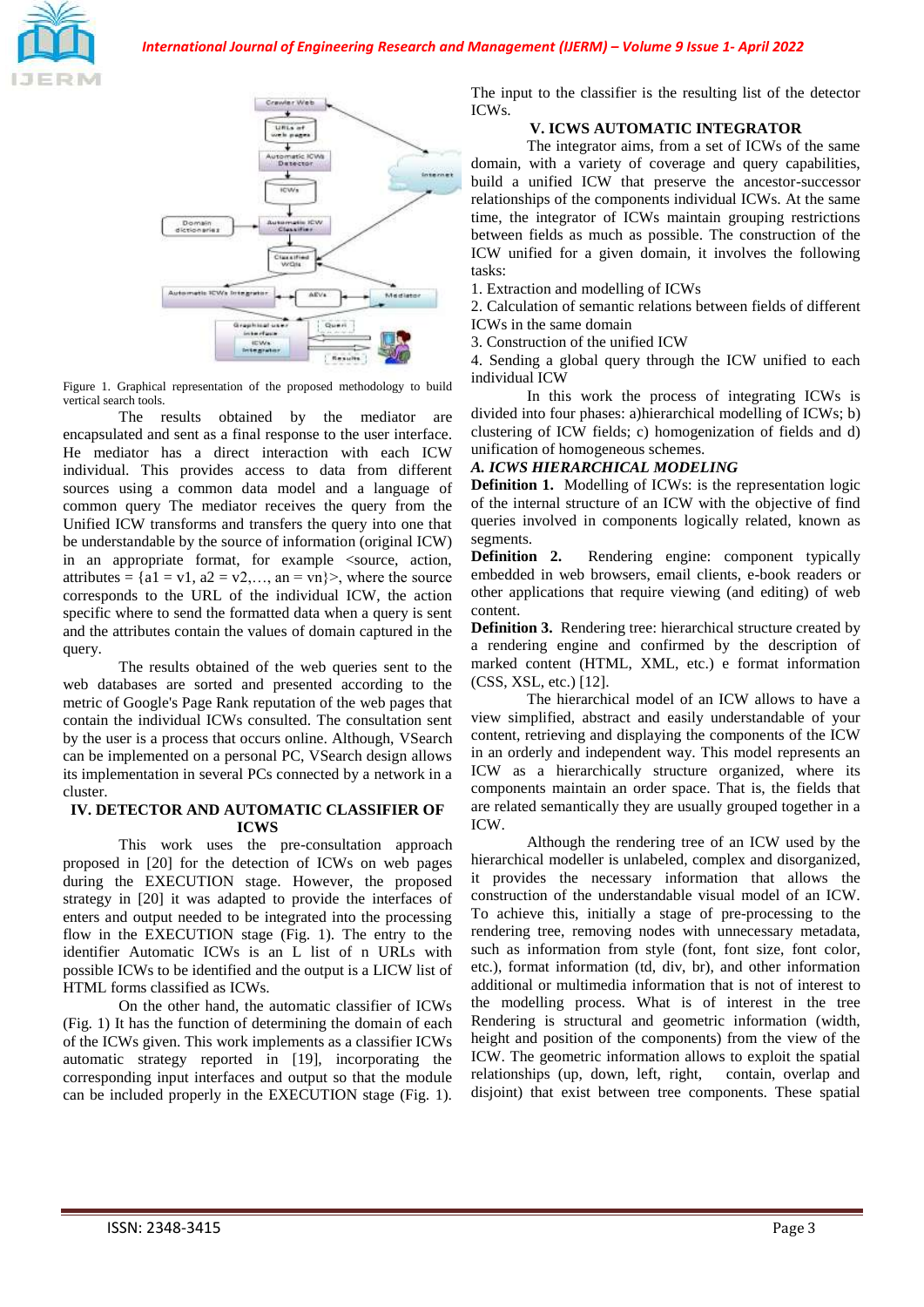

relationships are used to determine the relationship between each pair of nodes in the tree rendering, for example, the membership relationship intersection (two brother nodes with the same father and the same depth); disjoint (if two nodes in the tree do not share the same common father), etc.

## *B. ICWS FIELD CLUSTERING*

Once AEV schemes are built, the second phase in the process of automatic integration of ICWs it consists of identifying semantic relationships between fields or leaf nodes in AEV schemes and groups of fields or nodes internal according to their similarity. For the clustering of fields a field extraction algorithm was designed that recursively go through AEV schemes and identify and stores information of the visited nodes (leaf nodes e internal) within a vector of nodes V. This vector stores for each node the following information: node identifier, node number, node label, node name (if any), node type (leaf node, node compound, internal node), parent node (if any) and the list of child nodes  $T = \{n1, n2,... \text{ nm}\}\$ (if they exist). So, a pre-processing to each text tag associated with the nodes stored in V. That processing consists of the elimination of empty words (stop-words), normalization of labels applying a stemming process (stemming) and getting synonyms concepts from tags using Word Net

The next step in field clustering is the calculation of simple and complex semantic relationships between nodes of the vector V. In the case of simple semantic relations 1: 1 between the fields or leaf nodes, these are grouped according to its semantic similarity using a clustering algorithm hierarchical agglomerative. The semantic similarity between two fields are calculated as the sum of the linguistic similarity plus domain similarity [20]. Linguistic similarity measures the similarity between field labels and their names, as well as a combination between labels and Names. On the other hand, the domain similarity determines whether The fields have the same type and domain values. He Algorithm 1 calculates the semantic similarity between two fields. The algorithm receives two fields as input and calculates its linguistic similarity as the sum of the similarity between field labels, field names and the combination of They using the cosine function.

Once the linguistic similarity between two is calculated fields, the domain similarity is determined as the sum of the similarity of the type TypeSim and the similarity of the values domain valueSim. The types considered are: time, money, calendar month, numerical and string.

The Dice function [4] was used to measure the percentage of the overlapping range of the values of domain. This function is based on the coefficient Say [3], which considers the number of characteristics of two values of domains that have affinity, multiplied by two, over the Total number of features.

When the clustering process ends, each cluster is tagging with the tag that has the highest frequency of occurrence of all field labels in cluster ci. The result of the field clustering stage is a partition of V, such that only similar fields are in the same cluster and have a representative tag.

#### *C. HOMOGENIZATION OF FIELDS*

The homogenization of fields in the automatic integrator of ICWs assigns the same identifier to the nodes or fields that appear in different AEV schemes that have the same meaning. The homogenization of fields makes the process of unification of AEV schemes is easier.

### *D. UNIFICATION OF HOMOGENEAN AEVS*

The last phase of the ICWs automatic integrator corresponding to the unification of homogeneous AEVs . This phase involves several operations on the set of AEVs in its matrix representation, preserving as much as possible, ancestor-successor relationships in each AEV individual within the unified AEV. The unification phase Take homogeneous AEVs as input and transform these schemes in their respective matrix representation for easily manipulate the nodes in each scheme and apply operations on them. As in [17], AEVs are transform into your constraint matrix representation and a set of transformations are applied for construction of a unified average AEV, which represents the center of the data distribution However, unlike [17], the hierarchical schemes AEVs to be integrated are constructed of automatically using the hierarchical modeller proposed in this work.

#### **VI EXPERIMENTAL EVALUATION**

A prototype of a search tool was built vertical called VSearch for the Purchase domain of Books, applying the methodology described in the sections previous. Experiments were conducted with the objective main to demonstrate that the proposed approach allows build, from a set of seed URLs and a specified domain of interest, a unified high ICW quality without human intervention, with high accuracy in inter-field mapping for the integration process of ICWs, which allows and facilitates the user to consult various Web databases related to the domain of interest.

From a set of 1025 web pages (URLs) built by a web crawler, six subsets were formed of different sizes (50, 100, 200, 350, 700, and 1025 URLs), selecting URLs randomly. Each one of these subsets was used to validate and evaluate the flow complete for the creation of the corresponding ICW unified in VSearch. The VSearch evaluation consists of measure your performance (runtime) and accuracy (to build the unified ICW in the integration process).

#### *A. IMPLEMENTATION OF VSEARCH*

VSearch was written in the Java programming language and tested on a computer with an Intel Core i3 processor 2.27 GHz, 4 G RAM under Windows. VSearch uses a crawler generic web to build the repository of web pages in the LOAD stage, with possible ICWs in different domains Hierarchical modeling of ICWs uses the Wolf Cobra Toolkit to build the rendering trees of the ICWs to be considered in the unified ICW.

#### *B. VSEARCH EVALUATION CRITERIA*

The quality of a global conceptual scheme can be measured by three qualitative criteria proposed in [2]: accuracy, integrity and efficiency These three criteria were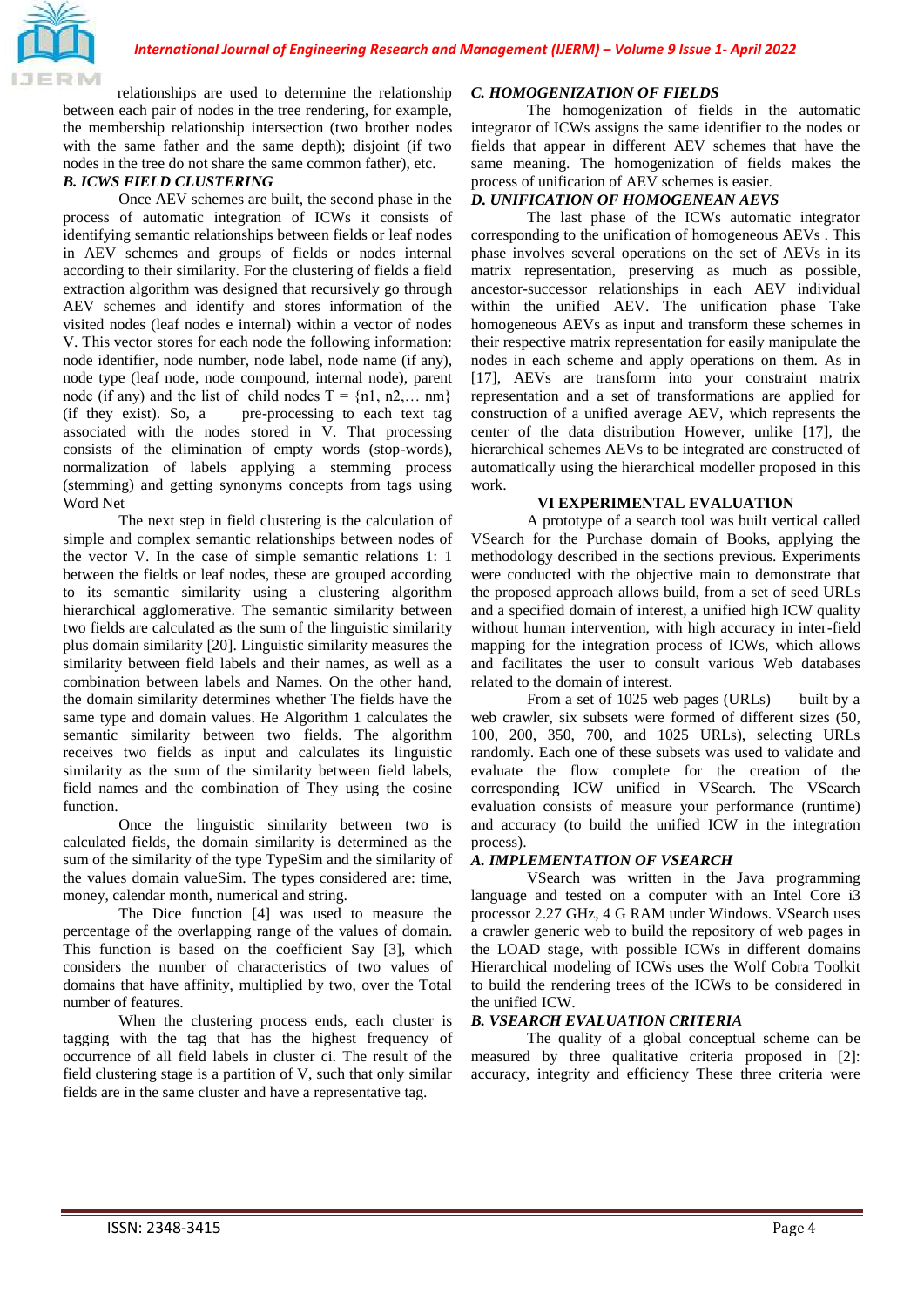

taken as basis for the evaluation of the AEV schemes of the ICWs Unified created by VSearch.

**Accuracy**: For a given ICW, its accuracy is defined as the percentage of mapped local fields correctly between all local fields.

**Integrity**: Measures how well the query capabilities on each ICW through the ICW

#### unified.

**Efficiency**: Evaluate execution time, effort or cost in the construction of the unified ICW deployed on the VSearch GUI. The cost of the consultation It is considered as the time for interpretation and execution of the query.

## *C. VSEARCH PERFORMANCE*

VSearch performance was evaluated by the time of execution and response of its components. Just like him ICWs detector, ICWs classifier, e modeller ICW integrator. The runtime includes the time elapsed since the URL repository of web pages are given to the ICWs detector until the integrator of ICWs builds the unified ICW. Response time includes the time elapsed since the user provides a specific query through the ICW unified until VSearch presents the user with the data resulting from the execution of the query in the different web databases.



Figure 2:Graphical Representation of VSearch Performance that is number of viewers

Thus, from the results described, the feasibility, efficiency and precision of a prototype tool vertical search that is built using the methodology proposed in this work. This methodology shows the number of viewers.

#### **VII CONCLUSIONS**

Serious information seekers can no longer avoid the importance or quality of deep Web information. But deep Web information is only a component of total information available. Searching must evolve to encompass the complete Web.

Directed query technology is the only means to integrate deep and surface Web information. The information retrieval answer has to involve both "mega" searching of appropriate deep Web sites and "meta" searching the surface Web search engines to overcome their coverage problem. The Client-side tools are not universally acceptable because of the need to download the tool and issue effective queries to it.

Pre-assembled storehouses for selected content are also possible, but will not be satisfactory for all information requests and needs. Specific vertical market services are already evolving to partially address these challenges. The explosive growth of the information contained in databases demand having search tools vertical that from a unified ICW allows users check information in a specific domain of interest, more simply and integrate results of Different sources.

However, the automatic construction of an ICW unified for a given domain involves several challenges, such as those mentioned in this work. Although there is a reduced number of proposals for construction Automatic of a unified ICW.

The experiments conducted showed that the ICW unified built by VSearch without human intervention It has a high accuracy of field mapping in the process of integration.

#### **REFERENCES**

- *[1].* Barbosa, L., Nguyen, H., Nguyen, T., Pinnamaneni, R., Freire, J.*: Creating and exploring web form repositories.* In: Proceedings of the 2010 international conference on Management of data, SIGMOD '10, pp. 1175–1178. ACM, New York, NY, USA (2010).
- [2]. He, B., Patel, M., Zhang, Z., and Chang, K., Accessing the Deep Web, Commun. ACM, vol. 50, pp. 94--101, New York, NY, USA, (2007).
- [3]. Marin-Castro, H.M., Sosa-Sosa, V.J., Lopez-Arevalo, I., Escalante- Baldera, H.J.: *Automatic classification of web databases using domaindictionaries*. In: Proceedings of the 9th International Conference on Machine Learning and Data Mining in Pattern Recognition, MLDM'13, pp. 340–351.Springer-Verlag,Berlin,Heidelberg(2013).
- [4]. Kabisch, T.: *Extraction and integration of web query interfaces*. Ph.D. thesis (2011).
- [5]. Dragut, E., Wu, W., Sistla, P., Yu, C., Meng,W.: *Merging source query interfaces on web databases*. In: Proceedings of the 22Nd International Conference on Data Engineering,
- [6]. ICDE '06, pp. 46–. IEEE Computer Society, Washington, DC, USA (2006).
- [7]. Dragut, E.C., Fang, F., Yu, C., Meng, W.: *Deriving customized integrated web query interfaces.* In: Proceedings of the 2009 IEEE/WIC/ACM International Joint Conference on Web Intelligence and Intelligent Agent Technology - Volume 01, WI-IAT '09, pp. 685– 688. IEEE Computer Society, Washington, DC, USA (2009).
- [8]. Furche, T., Gottlob, G., Grasso, G., Guo, X., Orsi, G., Schallhart, C.: *The ontological key: automatically understanding and integrating forms to access the deep web*. The VLDB Journal 22(5), 615–640 (2013).
- [9]. Dragut, E.C., Meng,W., Yu, C.T.: *Deep Web Query Interface Understanding and Integration*. Synthesis Lectures on Data Management. Morgan & Claypool Publishers (2012).
- [10]. He, B., Chang, K.C.C.: Automatic complex schema matching across web query interfaces a correlation mining approach. ACM Trans. Database Syst. 31(1), 346–395 (2006).